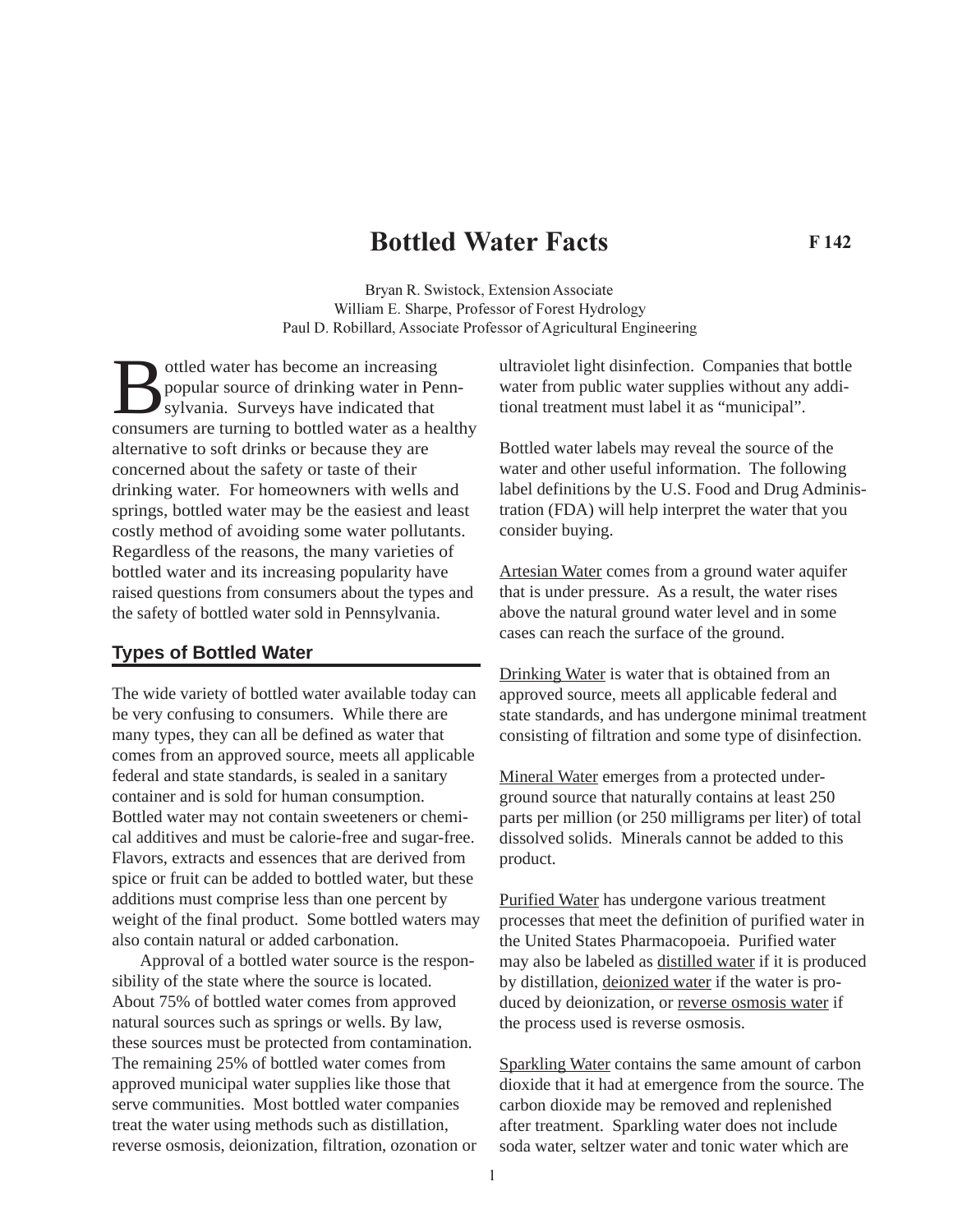regulated separately as soft drinks because they may contain sugar and calories.

Spring Water flows naturally to the ground surface or through a bored hole tapping an underground formation that feeds a spring. Spring water may undergo some treatment but it must maintain the same properties as the natural spring water.

Well Water is from a hole bored, drilled or otherwise constructed in the ground which taps underground water.

# **How is Bottled Water Regulated?**

Bottled water that is produced and/or sold in Pennsylvania is subject to a variety of regulations meant to protect the consumer. These regulations are also applicable to foreign bottled water sold within the state. The federal and state regulations listed below are mandatory while the majority of companies also submit to voluntary regulations by industry groups.

#### *Federal Regulation*

Unlike community water supplies, which are regulated by the U.S. Environmental Protection Agency (EPA), bottled water is regulated as a food product by the U.S. Food and Drug Administration (FDA). FDA regulations set guidelines on the quality of the water and requirements for labeling and manufacturing practices. The quality standards generally follow the same drinking water standards used by the EPA for public water supplies. Labeling regulations standardize the definitions for terms found on bottled water labels (see the definitions above). For example, the word "spring" can only appear on the label if it meets the definition given above. FDA also enforces "Good Manufacturing Practices" that govern such areas as facility design and construction, sanitary maintenance of buildings and fixtures, record keeping, and process controls. FDA regulations are generally enforced through inspections at the bottling facility.

#### *Pennsylvania State Regulation*

In addition to federal regulation, companies that sell bottled water in Pennsylvania are subject to additional more stringent regulations. Pennsylvania has strict bottled water regulations outlined in the Bottled Water Law that are enforced by the Department of Environmental Protection (DEP). Bottled water companies that use a source of water in Pennsylvania

must obtain a permit that requires water testing that shows compliance with the same drinking water standards that must be met by community water supplies. Furthermore, water laboratories that have been certified by the DEP must complete the water testing on each source. Companies that wish to sell bottled water in Pennsylvania that is bottled in another state or country must still show results of water testing to obtain a permit. The bottled water company is given a certification number that usually appears on the label or cap. State regulations also allow for plant inspections to ensure sanitary conditions.

#### *Industry Regulation*

Approximately 85% of the bottled water sold in the United States comes from the 1,200 companies that are members of the International Bottled Water Association (IBWA). Companies in the IBWA must meet additional more stringent regulations known as the "Model Code". Membership includes an annual inspection administered by an independent third party (National Sanitation Foundation) to ensure compliance with federal, state, and industry regulations. The words "IBWA Bottler" or "Member of IBWA" on the bottle indicate membership.

#### *National Sanitation Foundation*

Bottled water companies can voluntarily submit to additional certification through the "National Sanitation Foundation" (NSF). The NSF Bottled Water Certification Program verifies that a bottling facility and its bottled water products meet the requirements of FDA regulations. Their testing program provides for annual unannounced plant inspections and includes extensive annual product testing for over 160 chemical, radiological, and microbiological contaminants. Test reports can usually be obtained directly from the bottler. Companies that meet all requirements can place the NSF seal on their bottled water products.

# **Frequently Asked Questions**

#### *Is Bottled Water Safer Than My Water?*

Bottled water sold in Pennsylvania is subject to nearly the same regulations as public water supplies. Thus, if both your public water supplier and the bottled water producer are complying with regulations, their products should be equally safe to drink. Your public water supplier is required to notify you if the water supply does not meet drinking water standards.